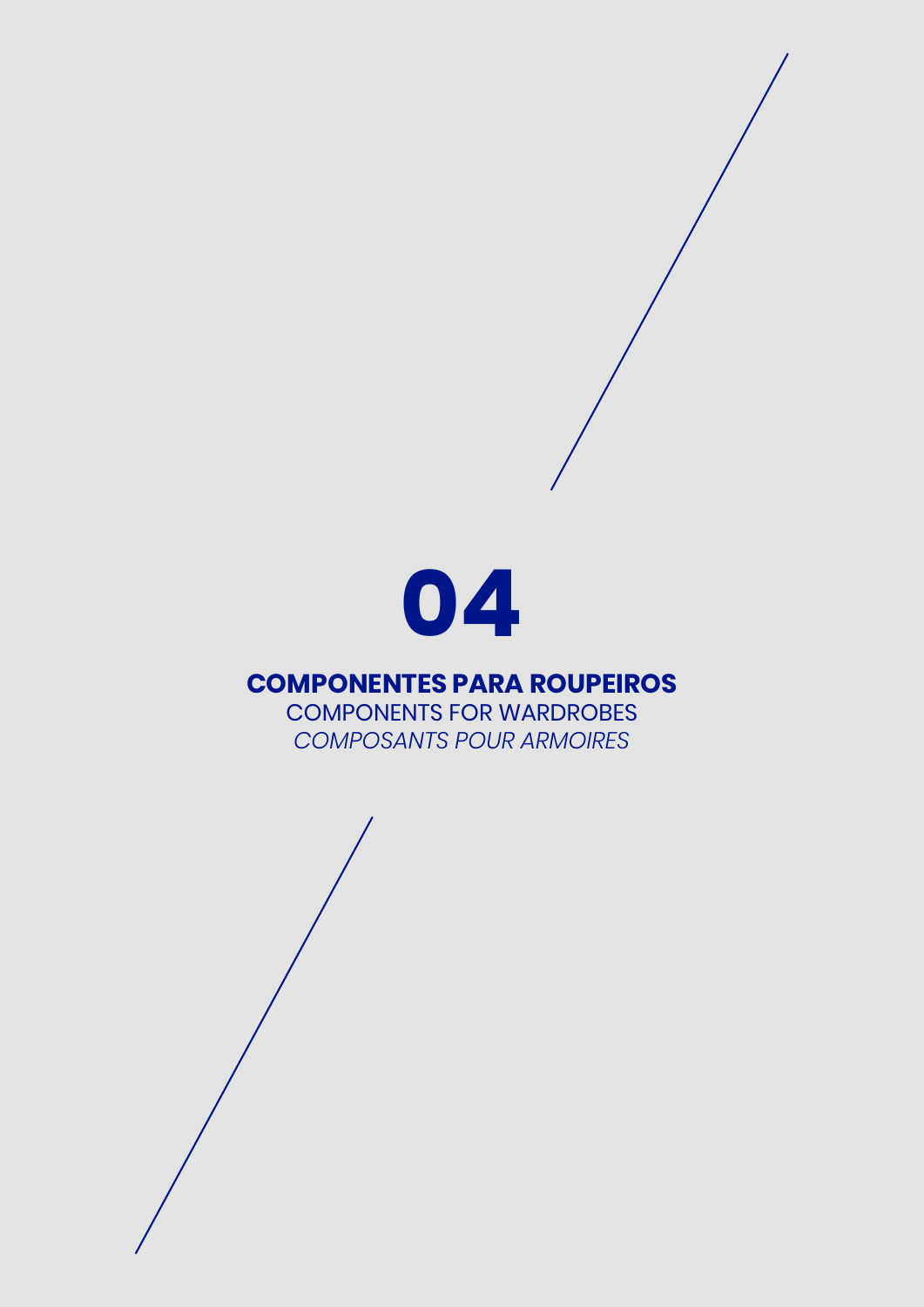**74**

## **ACABAMENTOS** FINISHING *FINITIONS*



**www.jalt.pt**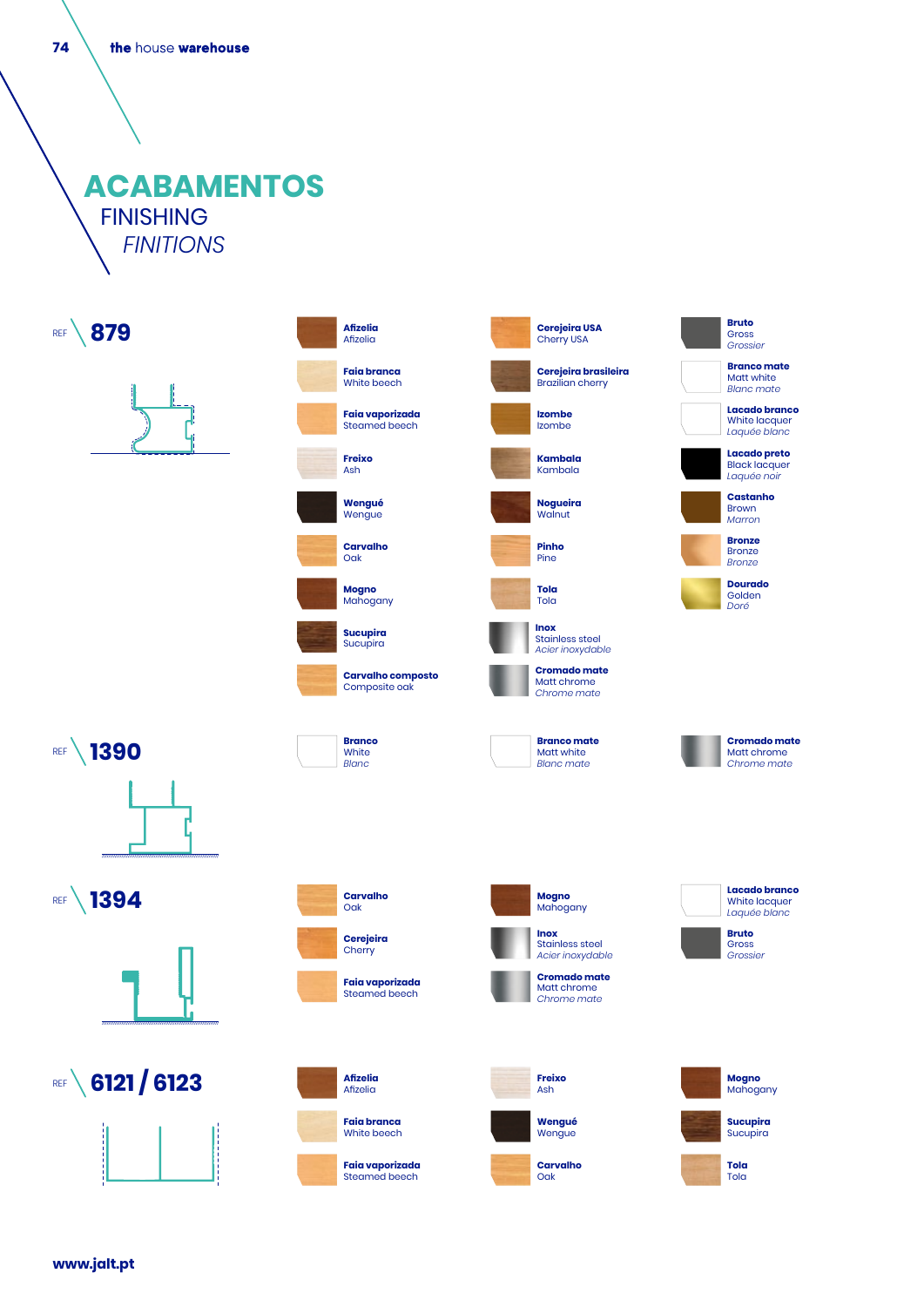

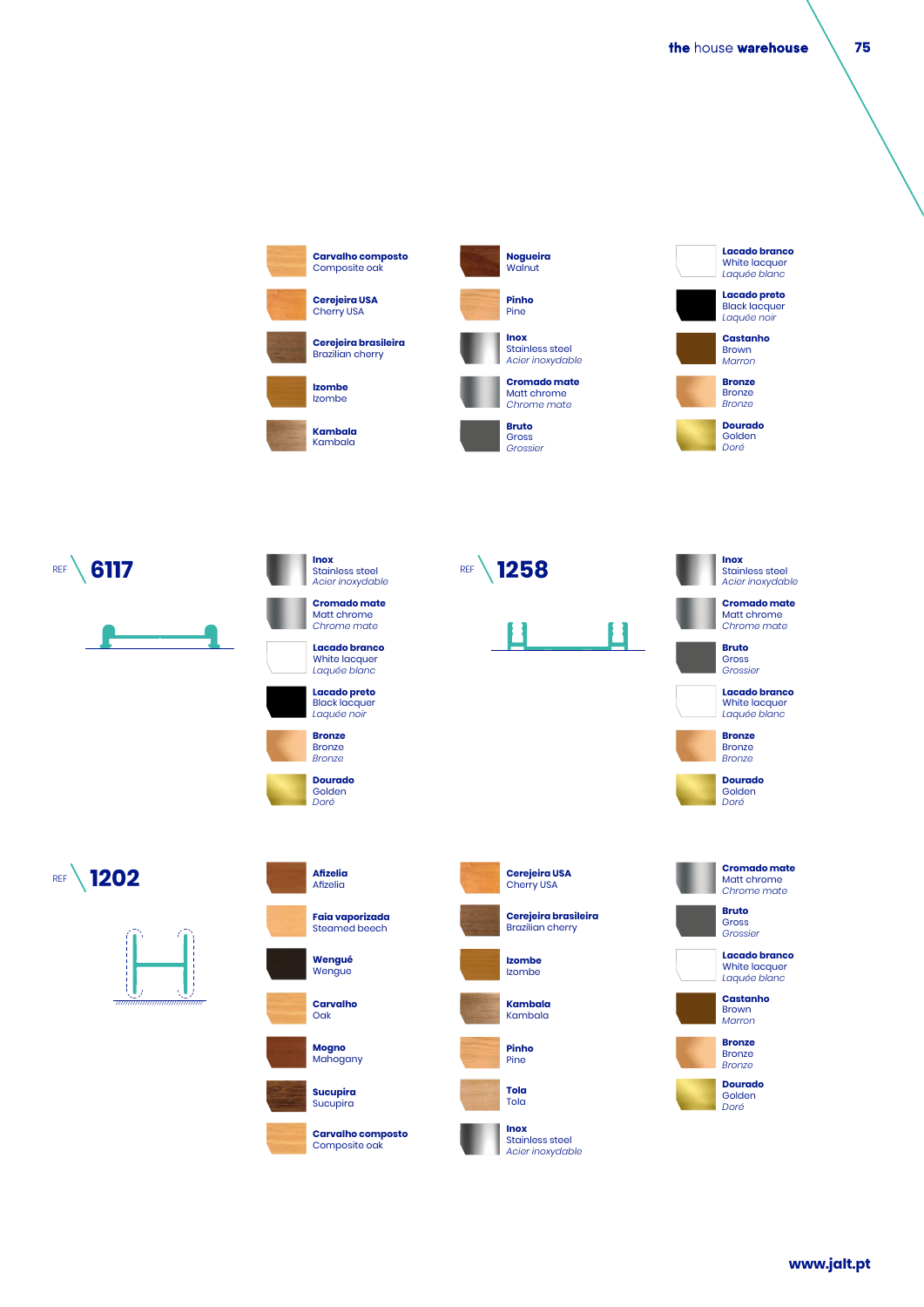**76** the house warehouse

REF **6118** 





**Afizelia**





**Bruto** Gross

**Cromado mate** Matt chrome *Chrome mate*













**REF** 6113

| Chrome mate                                           |
|-------------------------------------------------------|
| Lacado branco<br><b>White lacquer</b><br>Laquée blanc |
| Dourado<br>Golden<br>Doré                             |

**Cromado mate** Matt chrome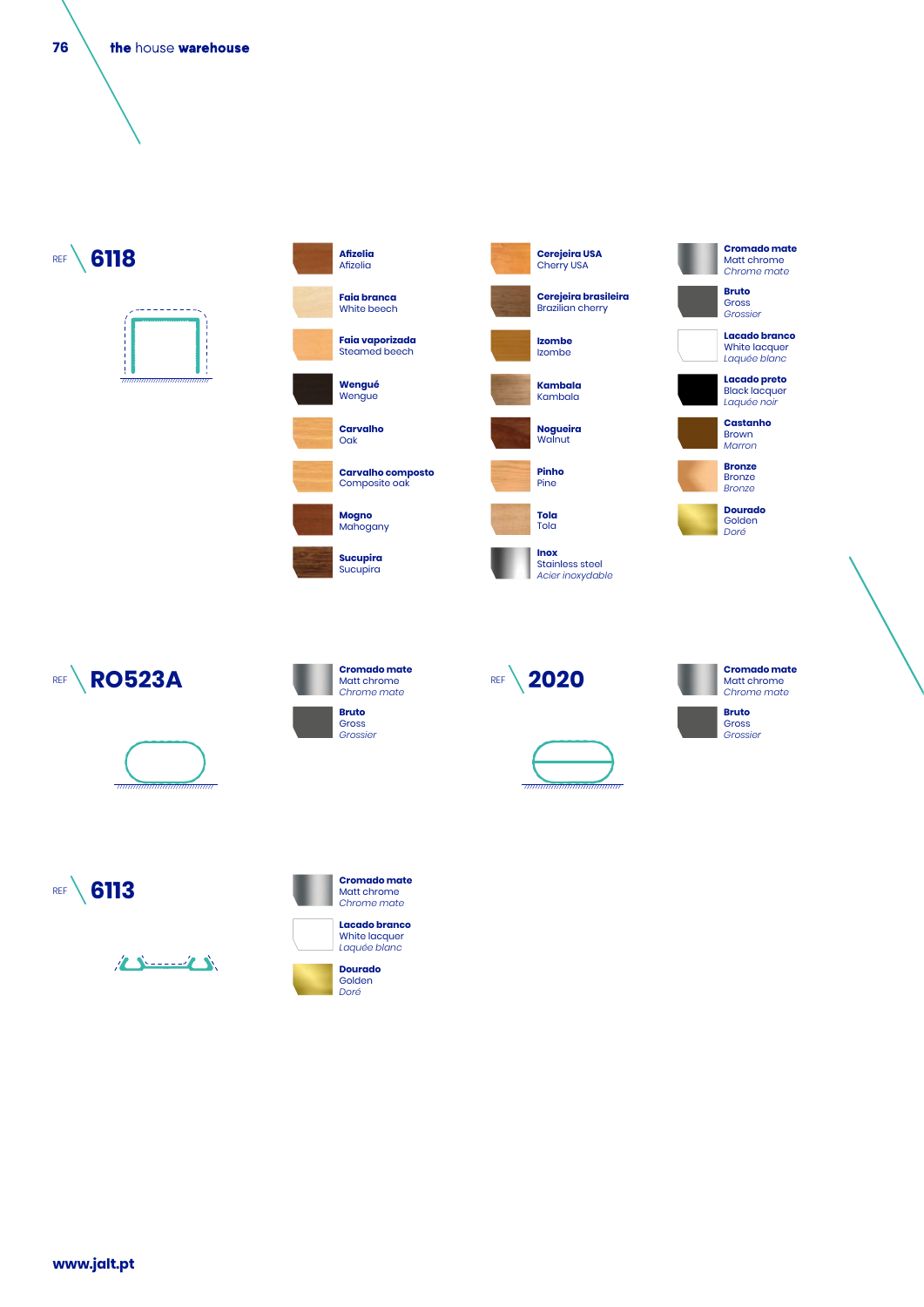



**www.jalt.pt www.jalt.pt**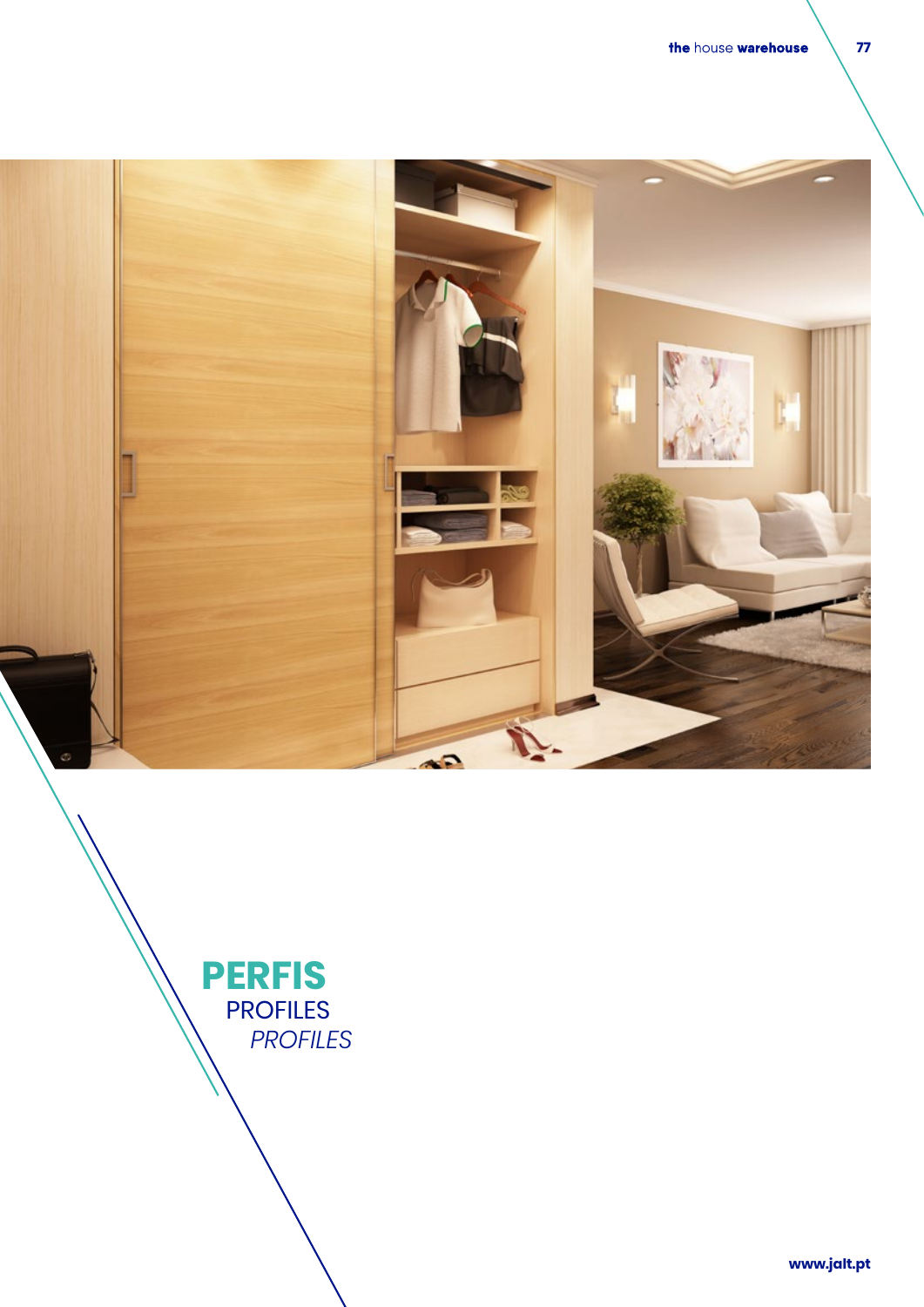

**www.jalt.pt**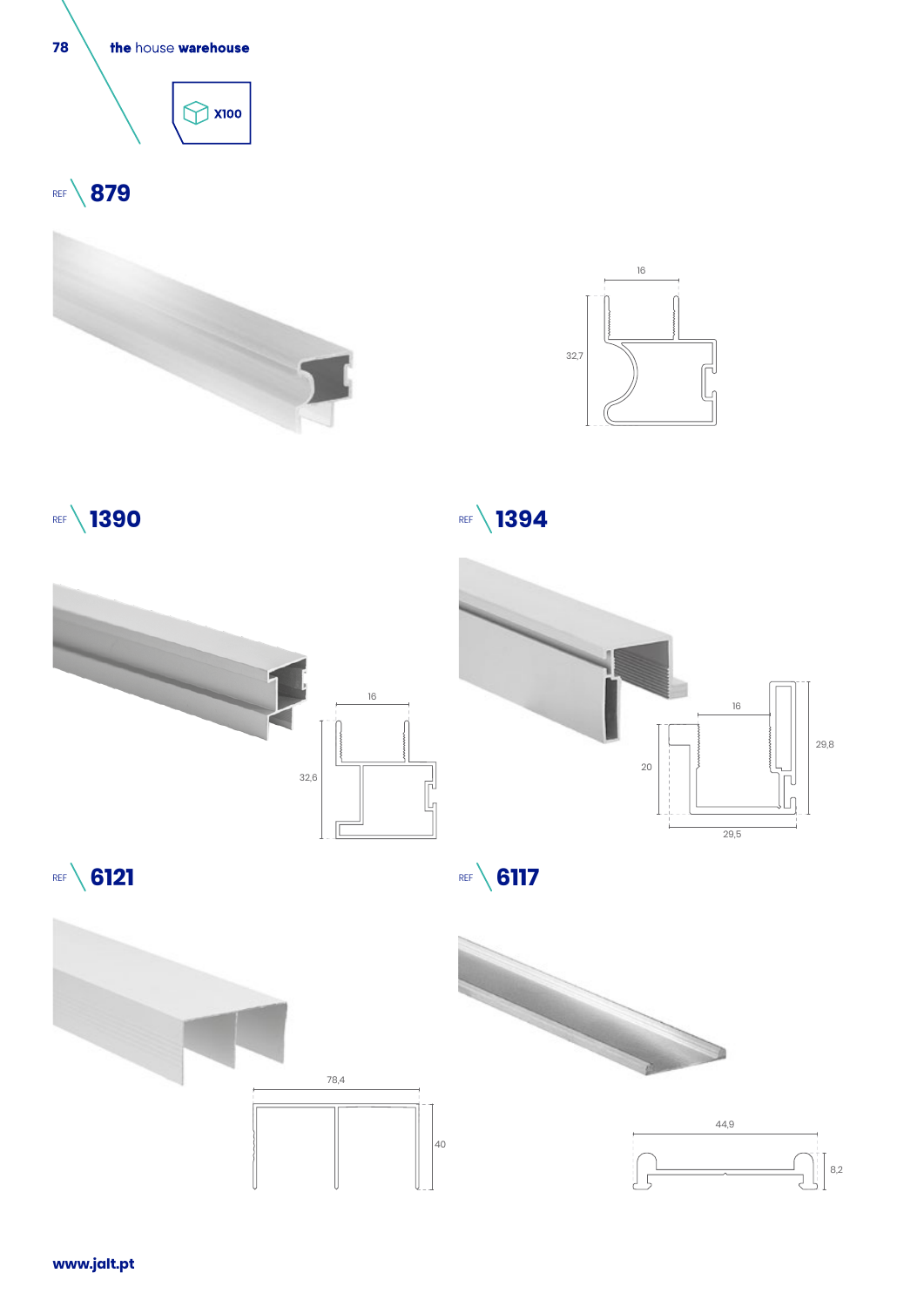## REF **1258**





















**79**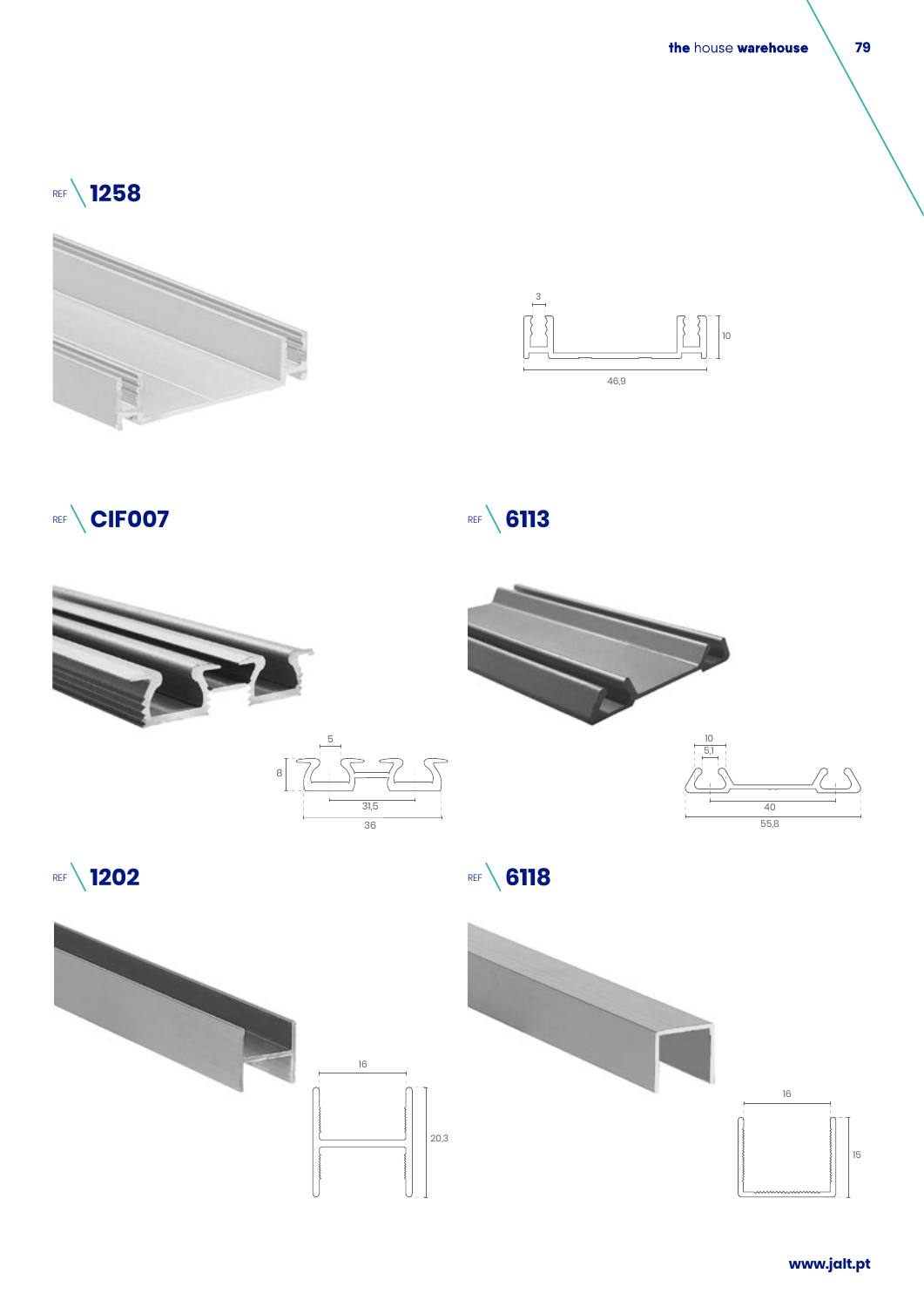

**www.jalt.pt**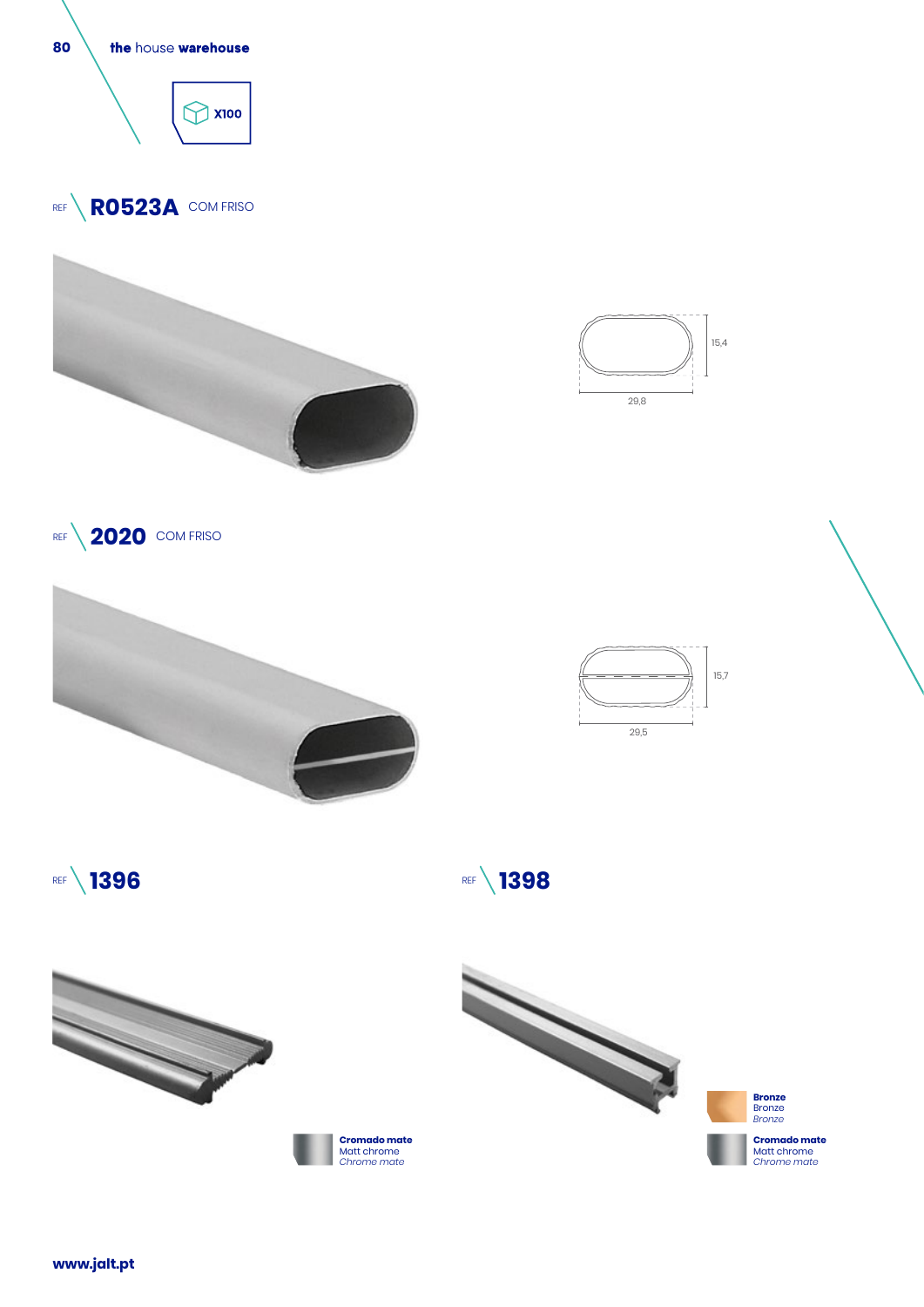



**www.jalt.pt www.jalt.pt**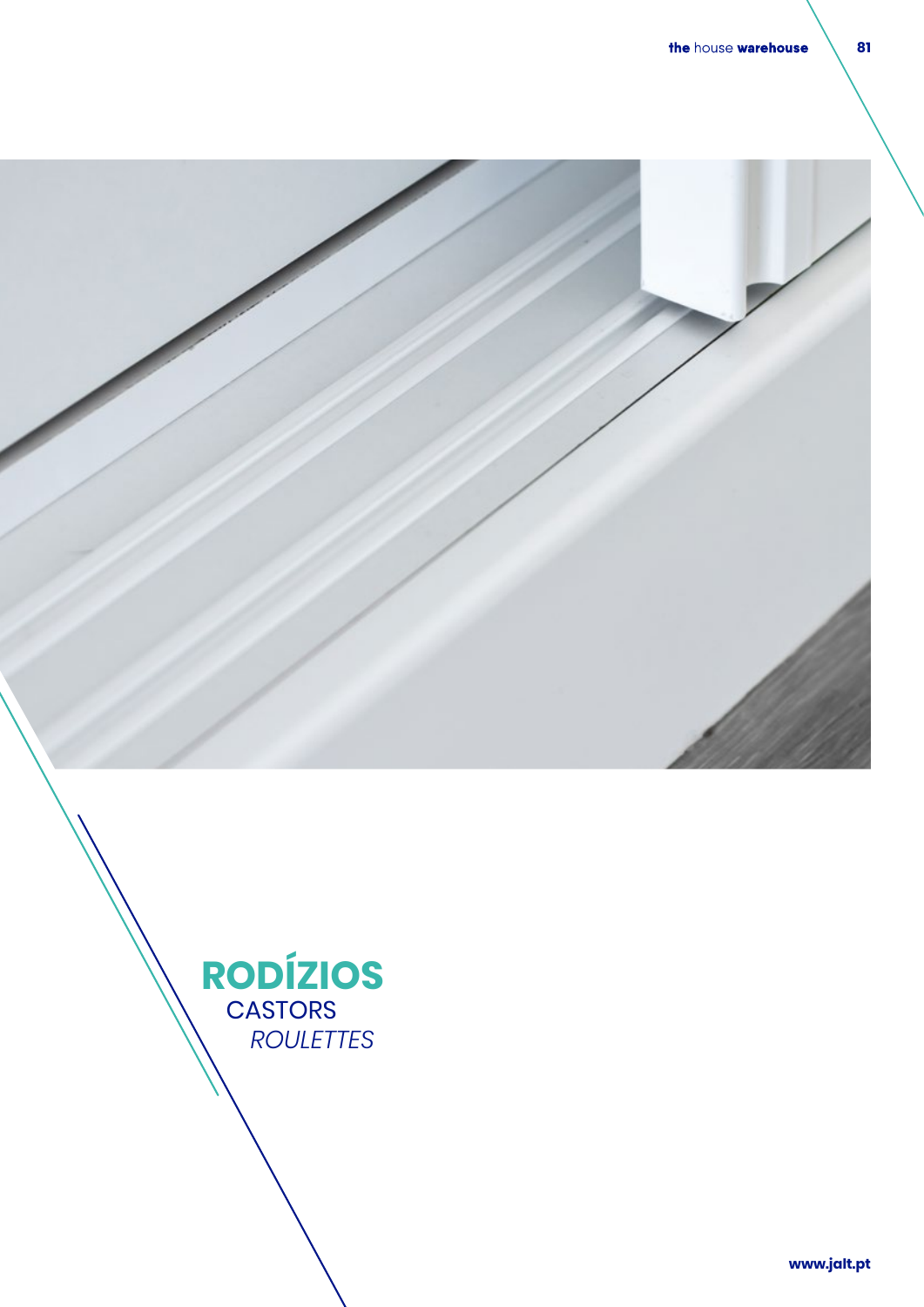

REF **JK5**





**REF JK11** 









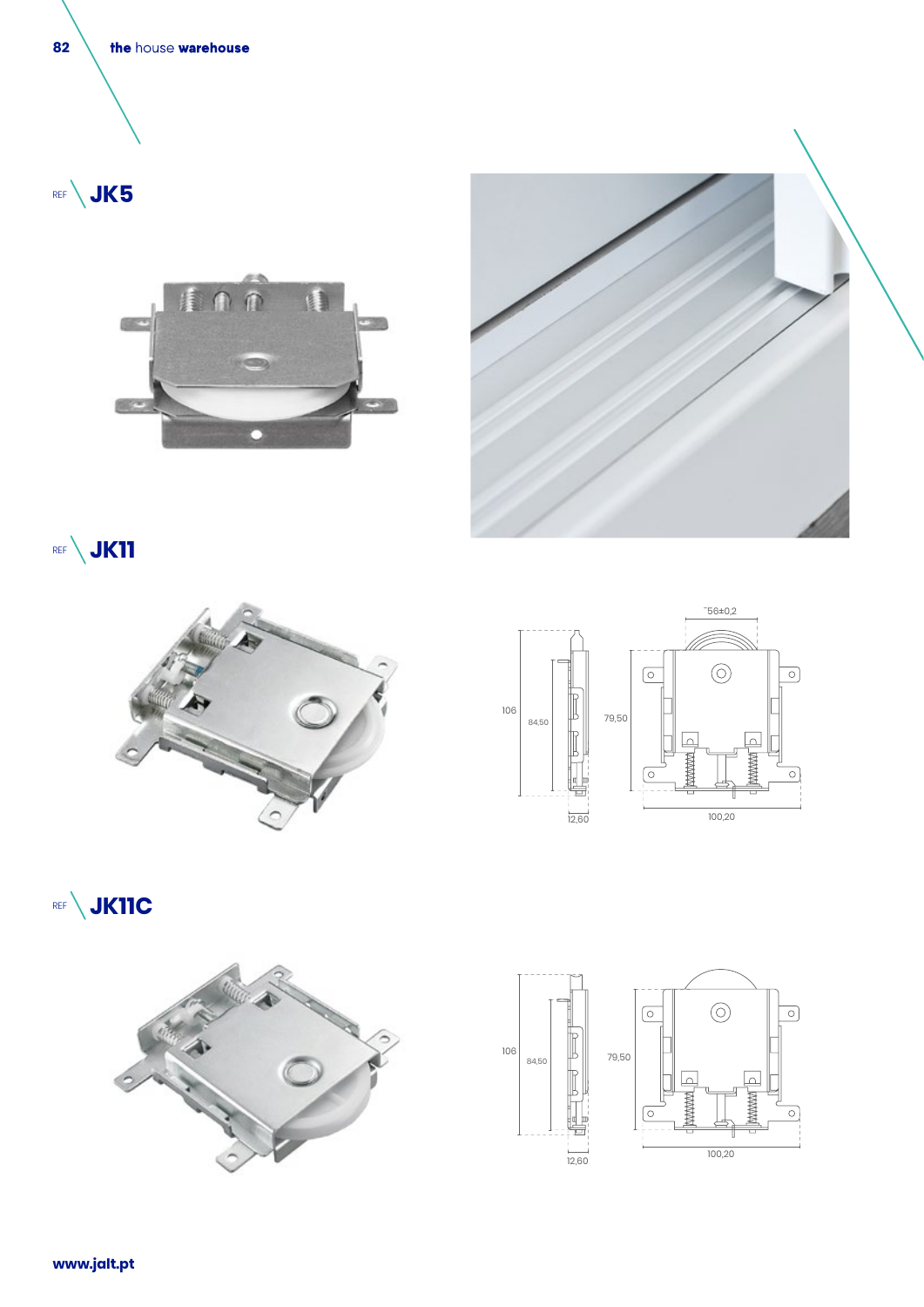







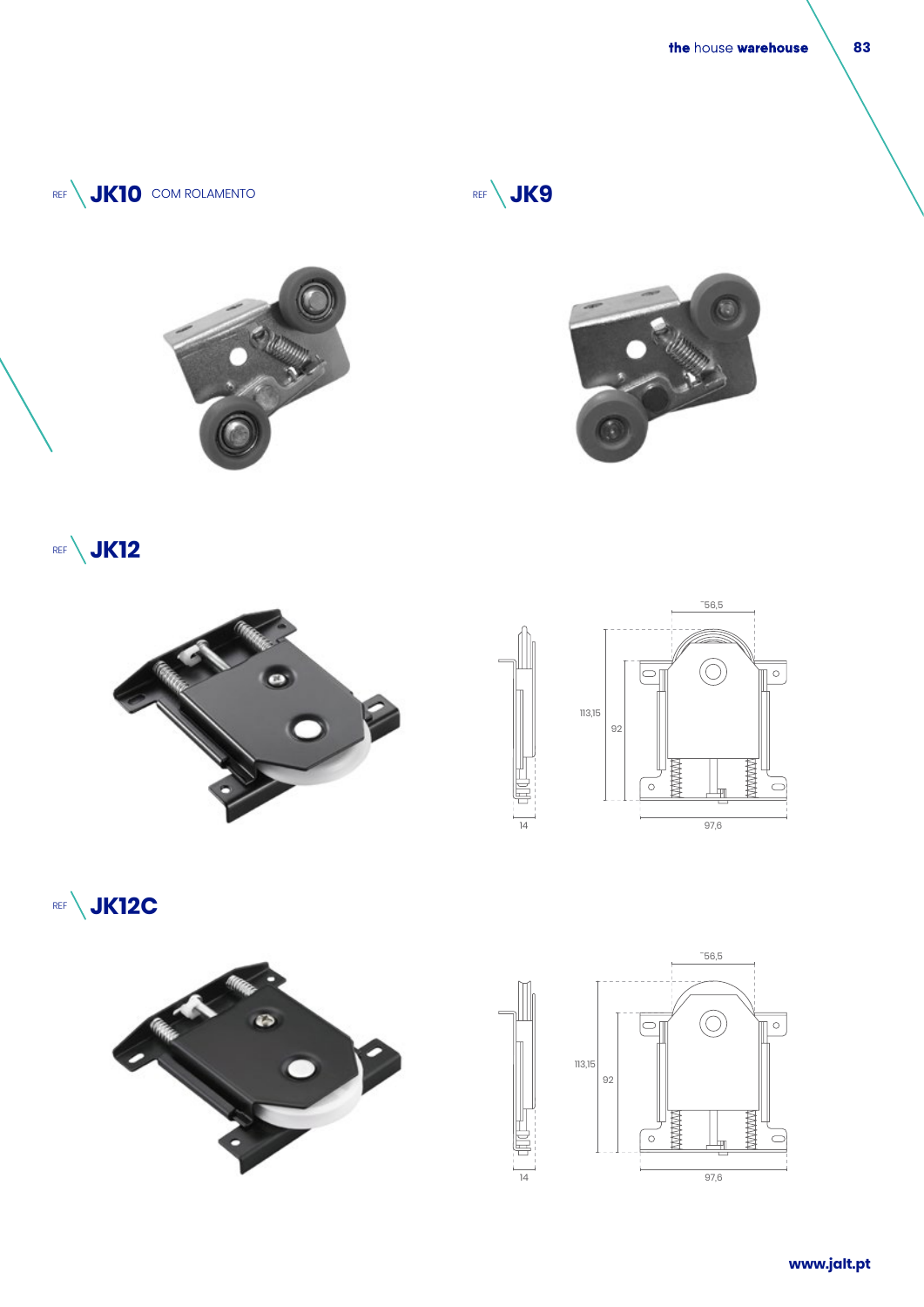

# **PRODUTOS COMPLEMENTARES PARA ROUPEIRO**

 COMPLEMENTARY PRODUCTS FOR WARDROBES *PRODUITS COMPLÉMENTAIRES POUR ARMOIRES*